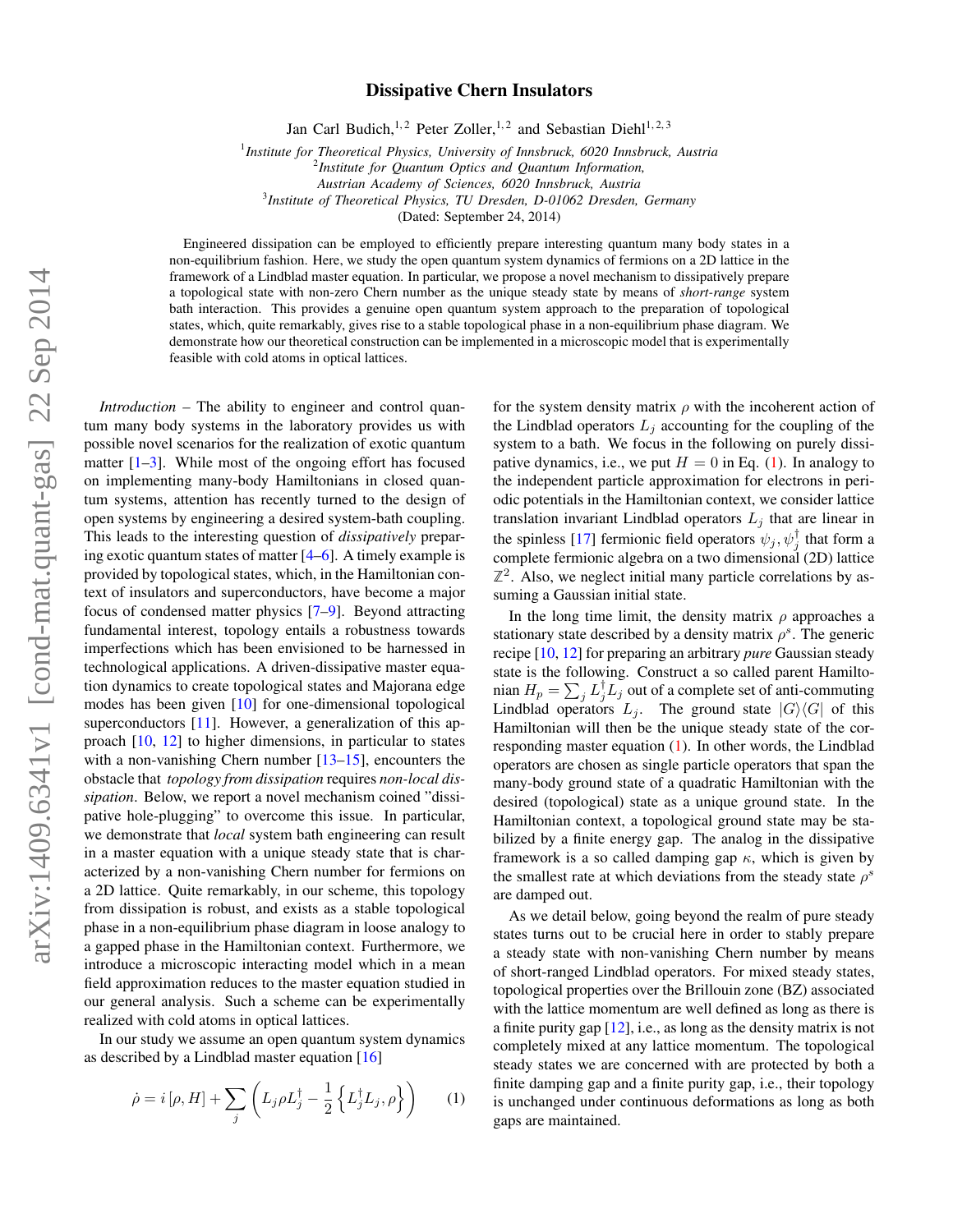

<span id="page-1-3"></span>FIG. 1. (color online) Berry curvature  $F$  (integrand of Eq. [\(2\)](#page-1-0)) as a function of momentum for  $\beta = -3, d = g = 0$  (left) and  $\beta = -3, d = 0.7, g = 2.0$  (right). The integral over the plotted function gives  $C = 0$  (left) and  $C = -1$  (right), respectively. In the left plot, the central peak compensates the smooth negative curvature away from the center. In the right plot the dissipative hole-plugging mechanism introduced here depletes the central peak to maintain the non-vanishing Chern number. Note the different scales in the plots.

The major conceptual challenge in the dissipative preparation of topological states in spatial dimension  $d \geq 2$  is due to the competition of topology and locality of the operators  $L_i$ . To see this, consider a lattice translation invariant parent Hamiltonian that defines a (topological) band structure. An intuitive set of Lindblad operators  $L_j$  providing a real space representation of its many-body ground state then corresponds to the Wannier functions of this band structure. However, nontrivial topological invariants characterizing the ground state impose fundamental constraints on the localization properties of the Wannier functions [\[18](#page-5-13)[–21\]](#page-5-14) (see Ref. [\[22\]](#page-5-15) for a detailed recent discussion). The archetype of a topological invariant for band structures is the first Chern number [\[13](#page-5-9)[–15\]](#page-5-10)

$$
\mathcal{C} = \frac{i}{2\pi} \int_{\text{BZ}} d^2k \, \text{Tr} \left( \mathcal{P}_k \left[ (\partial_{k_x} \mathcal{P}_k), (\partial_{k_y} \mathcal{P}_k) \right] \right), \qquad (2)
$$

where  $P_k$  denotes the projection onto the occupied Bloch bands at lattice momentum  $k$  [\[23\]](#page-5-16).  $C$  is an integer quantized topological invariant of a gapped two-dimensional (2D) band structure. By its very definition, a non-vanishing Chern number implies an obstruction to finding a global smooth gauge for the associated family of Bloch functions [\[14,](#page-5-17) [15\]](#page-5-10). However, such a global smooth structure would be necessary to find an exponentially localized set of Wannier functions by Fourier transform of the Bloch functions. More precisely, it has been proven that exponentially localized Wannier functions exist if and only if the first Chern number is zero [\[18](#page-5-13)[–20\]](#page-5-18). Hence, in order to dissipatively stabilize a topological state with a non-vanishing Chern number along the lines of Refs. [\[10,](#page-5-6) [12\]](#page-5-8), i.e., by choosing a set of Lindblad operators that correspond to the Wannier functions of a parent Hamiltonian, long-ranged Lindblad operators with algebraic asymptotic decay properties would be inevitable. Here, going conceptually beyond the parent Hamiltonian analogy, we are able to overcome this issue and induce a steady state with non-vanishing Chern number by virtue of short-ranged Lindblad operators. To this end, we proceed in two steps. First, we construct an overcomplete set  $L^C$  of compactly supported Lindblad operators that yield a *critical*

Chern state as a steady state. Second, we devise an auxiliary set of Lindblad operators  $L^A$  which is capable of lifting the topologically non-trivial critical point to an extended phase with a finite damping gap.

*Correlation matrix for Gaussian states–* Within the Gaussian approximation, all static information about the system state is contained in its Gaussian correlation matrix Γ which can be conveniently represented in the basis of the Majorana operators  $c_{j,1} = \psi_j + \hat{\psi}_j^{\dagger}, c_{j,2} = i(\psi_j^{\dagger} - \psi_j)$  as

$$
\Gamma_{\lambda\mu}^{ij} = \frac{i}{2} \text{Tr} \left\{ \rho \left[ c_{i,\lambda}, c_{j,\mu} \right] \right\}. \tag{3}
$$

We focus on purely dissipative dynamics, i.e., we set  $H = 0$  in Eq. [\(1\)](#page-0-0). With the density matrix  $\rho$  evolving in time according to Eq. [\(1\)](#page-0-0),  $\Gamma$  obeys the equation of motion [\[24,](#page-5-19) [25\]](#page-5-20)

$$
\dot{\Gamma} = \{\Gamma, X\} - Y,\tag{4}
$$

where the matrices  $X = M + M^T$  and  $Y = 2i(M M<sup>T</sup>$ ) are determined in terms of the Majorana representation of the Lindblad operators  $L_j = \vec{l}_j^T \vec{c}$  via  $M = \sum_j \vec{l}_j \vec{l}_j^{\dagger}$ . Since we are dealing with lattice translation invariant systems here, it is convenient to consider the equation of motion for the Fourier transform of the correlation matrix,  $\tilde{\Gamma}_{\lambda\mu}(k)$  =  $\frac{i}{2} \text{Tr} \left\{ \rho \left[ c_{k,\lambda}, c_{-k,\mu} \right] \right\}$  which simply reads

<span id="page-1-1"></span>
$$
\dot{\tilde{\Gamma}}(k) = \left\{ \tilde{\Gamma}(k), \tilde{X}(k) \right\} - \tilde{Y}(k),\tag{5}
$$

<span id="page-1-0"></span>where  $\tilde{X}$ ,  $\tilde{Y}$  denote the Fourier transforms of  $X$ ,  $Y$ . Eq. [\(5\)](#page-1-1) is a  $2 \times 2$  matrix equation for every lattice momentum k.

*Over-completeness and damping-criticality –* As a first step towards stabilizing a state with non-zero Chern number by virtue of short-ranged jump operators only, we resort to a set of non-orthonormal single particle operators coined pseudo Wannier functions as Lindblad operators instead of choosing proper Wannier functions. These pseudo Wannier functions still span a non-trivial many body state and have more benign localization properties. Concretely, let us consider the following Lindblad operators that correspond to a set of pseudo Wannier functions

<span id="page-1-2"></span>
$$
L_j^C = \sum_i u_{i-j}^C \psi_i + v_{i-j}^C \psi_i^\dagger \tag{6}
$$

with non-vanishing coefficients  $v_0^C = \beta$ ,  $v_{\pm \hat{x}}^C = v_{\pm \hat{y}}^C = 1$ and  $u_{\pm\hat{x}}^C = -iu_{\pm\hat{y}}^C = \pm 1$ , i.e., supported only on nearest neighbor sites. The associated (not normalised) Nambu pseudo Bloch functions  $B_k^C \equiv (\tilde{u}_k^C, \tilde{v}_k^C)^T =$  $(2i(\sin(k_x) + i\sin(k_y)), \beta + 2(\cos(k_x) + \cos(k_y)))^T$  are non-vanishing all over the BZ except at isolated values of  $\beta$ . At  $\beta = -4$ , for example,  $(\tilde{u}_0^C, \tilde{v}_0^C) = (0, 0)$ . However, the associated projection  $\mathcal{P}_k = \frac{B_k^C B_k^{C\dagger}}{\text{Tr}\{B_k^C B_k^{C\dagger}\}}$  approaches the value  $P_0 = \begin{pmatrix} 1 & 0 \\ 0 & 0 \end{pmatrix}$  as  $k \to 0$  and can thus be defined continuously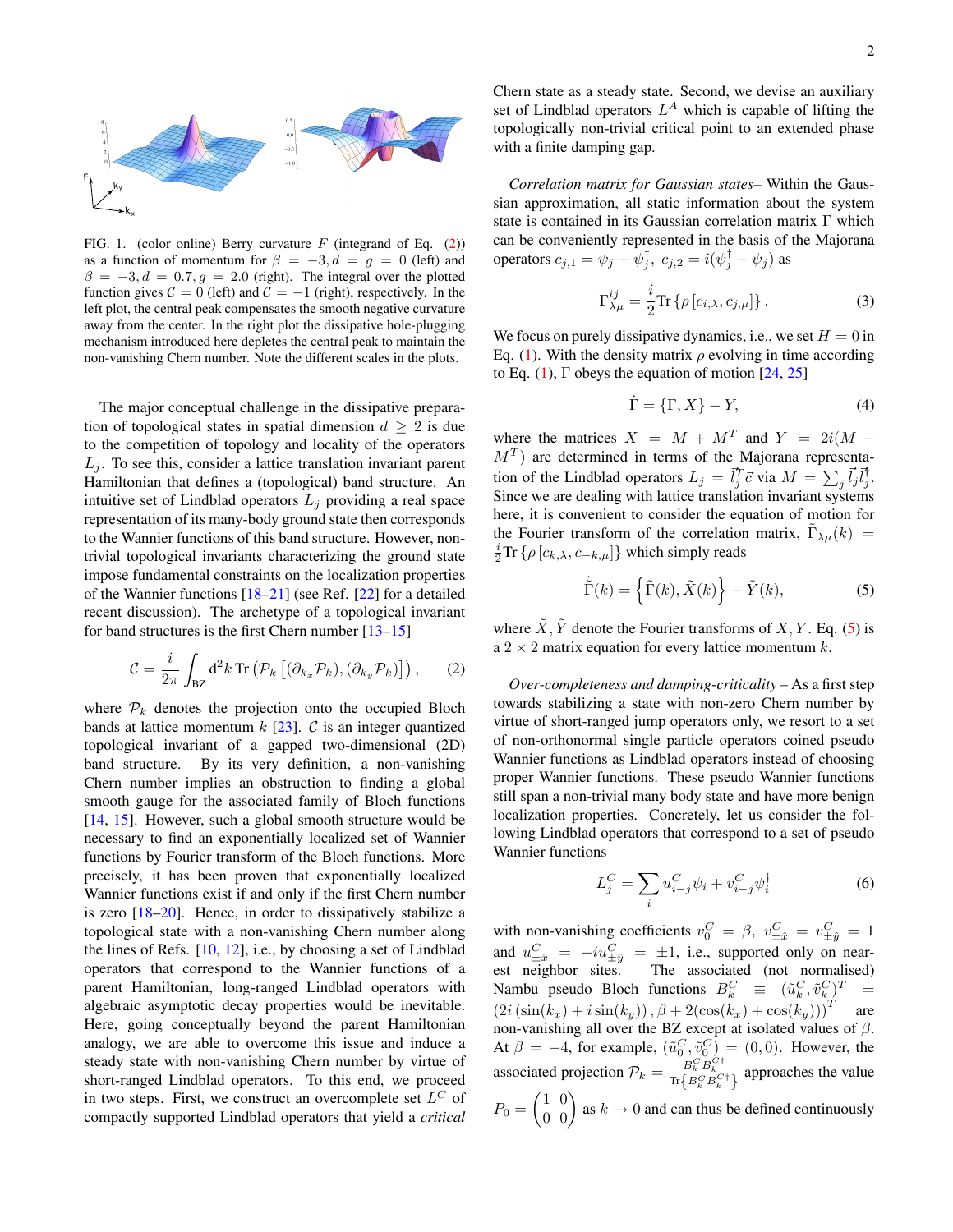all over the BZ even for  $\beta = -4$ . Direct calculation of the associated Chern number using Eq. [\(2\)](#page-1-0) yields  $C = -1$ . However,  $P_k$  is not real analytic in  $k = 0$  but only finitely differentiable. As a consequence  $\mathcal{P}_k$  at  $\beta = -4$  corresponds to a *critical* Chern-state that can have algebraically decaying correlations. Away from such isolated parameter-points, the pseudo Bloch functions are non-vanishing all over the BZ and the Chern number is zero. The criticality of the isolated topologically non-trivial points is also reflected in the closing of the damping gap  $\kappa_k^C = |\tilde{u}_k^C|^2 + |\tilde{v}_k^C|^2 = \text{Tr}\left\{B_k^C B_k^{C\dagger}\right\}.$ This phenomenology is very generic and not due to an unfortunate choice of our model as we will discuss now.

The pseudo Wannier functions corresponding to the Lindblad operators in Eq.  $(6)$  are in some analogy to the coherent states for the lowest Landau level (LLL) of electrons in a perpendicular magnetic field. These coherent states are overlapping exponentially localized pseudo Wannier functions that span the LLL. As has been extensively analyzed (see, e.g., Ref. [\[19\]](#page-5-21)), they are necessarily overcomplete by one state due to the non-zero Chern number of the LLL. For the same reason, the above Bloch functions  $B_k^C$  must exhibit a zero associated with a critical damping behavior at the isolated topologically non-trivial points. Given its importance for our subsequent construction we briefly summarize the topological argument behind this observation. Consider any set of compactly supported or at least exponentially decaying orbitals  $\phi_i(r)$  which are lattice translations of each other, i.e.,  $T_i \phi_0(r) = \phi_i(r) = \phi_0(r - j)$ . Such pseudo Wannier functions need not be mutually orthogonal. Their lattice Fourier transforms  $\phi_k$  are smooth functions that are not necessarily normalized. Still, as long as their norm is non-zero, they form different irreducible representations of the symmetry group of lattice translations and are hence mutually orthogonal. If the  $\tilde{\phi}_k$  were non-vanishing for all  $k$  in the first Brillouin zone (BZ), one could continuously normalize them thus obtaining a global smooth gauge of Bloch functions – a contradiction to a non-vanishing Chern number as explained above. Hence, it is essential that  $\|\tilde{\phi}_k\|$ has a zero which proves the over-completeness of any set of at least exponentially localized states spanning a Chern band. However, a dissipative preparation along these lines involves fine tuning since an infinitesimal deviation from a damping-critical topologically non-trivial point removes the essential zero from the associated Bloch functions, in turn rendering the state topologically trivial.

*Dissipative hole-plugging mechanism –* Deviating by δ from the topologically non-trivial critical point, i.e.,  $\delta = -4 \beta$  may be viewed as tearing a hole into the smooth winding of  $P_k$  as a function of k (compare red dashed and green dotted left plots in Fig. [2](#page-3-0) ): Indeed, a finite value of  $\tilde{v}_0^C = \delta$  enforces  $\mathcal{P}_0 = \begin{pmatrix} 0 & 0 \\ 0 & 1 \end{pmatrix}$  whereas at small  $k > \delta$ ,  $\mathcal{P}_k \approx \begin{pmatrix} 1 & 0 \\ 0 & 0 \end{pmatrix}$ . This rapid change in  $P_k$  compensates the almost complete smooth winding over the rest of the BZ (see Fig. [1\)](#page-1-3) rendering the state

trivial even at infinitesimal  $\delta$ . To compensate for this "leak", we propose a dissipative hole-plugging mechanism which stabilizes the smooth winding of  $\mathcal{P}_k$  even at finite deviations from the critical point. More specifically, we introduce the auxiliary Lindblad operators  $L_j^A$  which have only an annihilation part ( $\tilde{v}_{k}^{A} = 0$ ) with, e.g., a Gaussian weight function  $\tilde{u}_k^A = g e^{-k^2/d^2}$ . These operators act selectively in momentum space: they prevent the unwanted occupation of the  $k = 0$ mode as long as  $q > \delta$ , but their action becomes irrelevant for  $k \gg d$ . Alternative choices to the Gaussian weight function are conceivable, but this one makes makes the favorable localization properties manifest also in real space. In the presence of both sets of jump operators,  $L^C$  and  $L^A$ , we solve Eq. [\(5\)](#page-1-1) for its steady state  $\tilde{\Gamma}^s(\tilde{k})$  and define the projection relevant for the calculation of the Chern number as [\[12\]](#page-5-8)

<span id="page-2-1"></span>
$$
\mathcal{P}_k = \frac{1}{2} (1 - i\bar{\Gamma}^s(k)),\tag{7}
$$

where the hermitian traceless matrix  $i\bar{\Gamma}^s(k) = \hat{n}(k)^i \tau_i$  results from  $i\tilde{\Gamma}^s(k)$  by normalizing its eigenvalues to  $\pm 1$ ,  $\hat{n}(k) \in$  $S<sup>2</sup>$  is a unit vector, and  $\tau_i$  are Pauli-matrices in the Majorana pseudo spin space. This procedure is well defined as long as  $\tilde{\Gamma}^s(k)$  has a finite purity gap, i.e., no zero eigenvalues [\[12\]](#page-5-8). Intuitively,  $\bar{\Gamma}^s(k)$  is then the unique pure state that is closest to the steady state  $\tilde{\Gamma}^s(k)$ . We note that the Chern number associated with  $P_k$  (see Eq. [2\)](#page-1-0) can also be calculated directly in terms of the  $2\times 2$  density matrix  $\rho_k$  without the deformation into a pure state, explicitly

<span id="page-2-0"></span>
$$
\mathcal{C} = \frac{i}{2\pi} \int_{\text{BZ}} \frac{\text{Tr}\left\{\rho_k \left[ (\partial_{k_x} \rho_k), (\partial_{k_y} \rho_k) \right] \right\}}{\left(2\text{Tr}\left\{\rho_k^2\right\} - 1\right)^{\frac{3}{2}}}.
$$
 (8)

The denominator in Eq. [\(8\)](#page-2-0) becomes singular if  $\rho_k = \frac{1}{2} \mathbb{1}$ at some  $k$  which exactly corresponds to a purity gap closing where also  $P_k$  as in Eq. [\(7\)](#page-2-1) is not well defined. In the following, we demonstrate that our hole plugging mechanism leads to a topologically non-trivial steady state in a finite parameter range around the critical point  $\beta = -4$ .

*Benchmark results –* We calculate the Chern number of the steady state obtained from the interplay of the Lindblad operators  $L_j^C$  and  $L_j^A$  while monitoring both its damping gap encoded in the eigenvalues of  $\tilde{X}(k)$  and its purity gap given by the eigenvalues of  $-\tilde{\Gamma}(k)^2$  [\[12\]](#page-5-8). We find that the additional auxiliary jump operators  $L_j^A$  are capable of lifting the isolated points at which the  $L_j^C$  become topologically non-trivial to an extended phase (see inset in right panel of Fig. [2\)](#page-3-0). This hole plugging mechanism is illustrated in terms of the Berry curvature  $F = \text{Tr} \left( \mathcal{P}_k \left[ (\partial_{k_x} \mathcal{P}_k), (\partial_{k_y} \mathcal{P}_k) \right] \right),$ i.e., the integrand of Eq. [\(2\)](#page-1-0) in Fig. [1:](#page-1-3) The central peak in the Berry curvature destroying the non-trivial Chern number is suppressed by the action of the  $L_j^A$  jump operators thus maintaining  $C = -1$ . If we start in the absence of  $L_j^A$  with a topologically trivial  $\delta = -4 - \beta$ , i.e., detuned from the critical point by  $\delta > 0$  and switch on  $L_j^A$  by ramping up g, we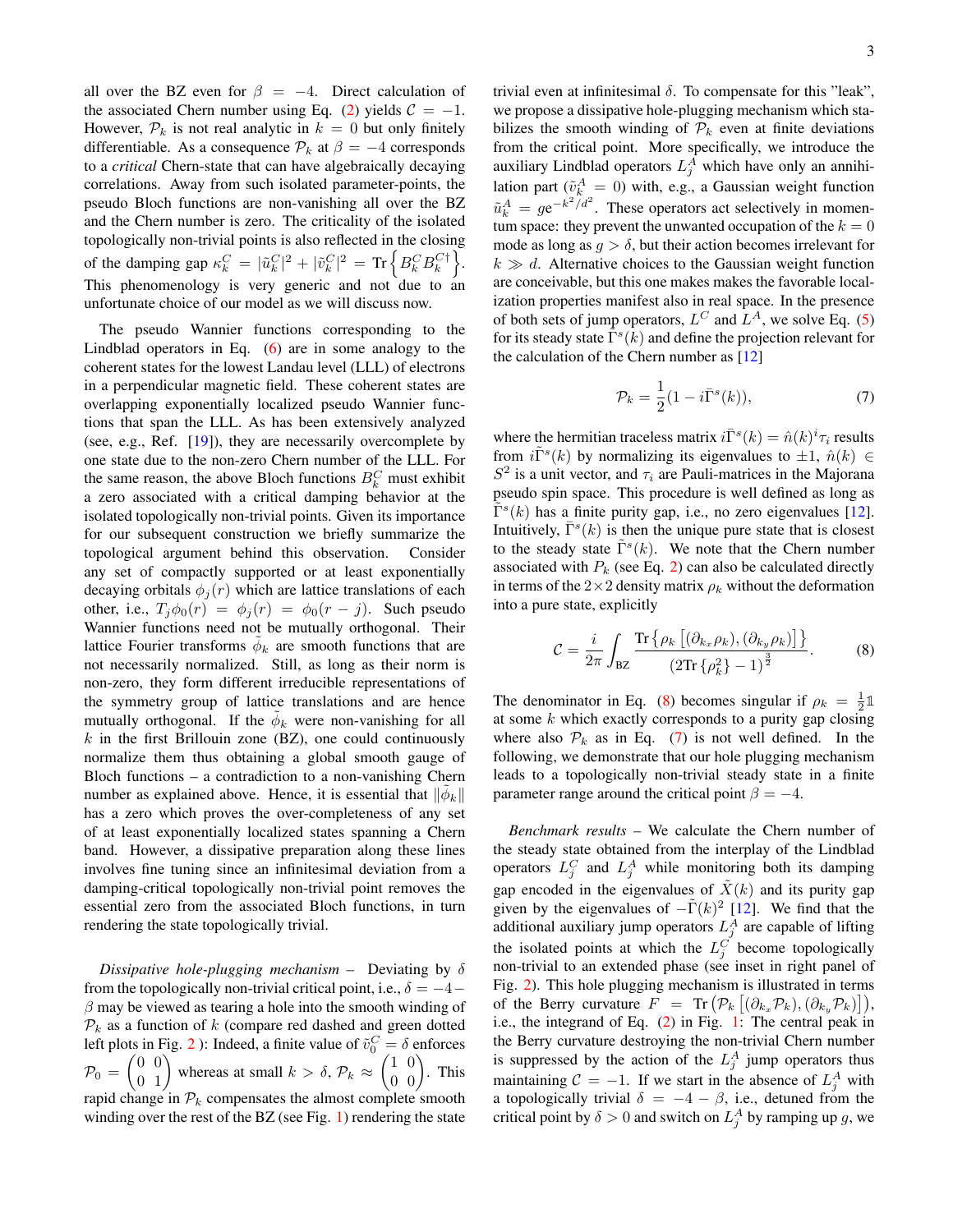

<span id="page-3-0"></span>FIG. 2. (color online) Left panel:  $\hat{n}^2 = -\text{Tr}\left\{i\bar{\Gamma}^s\tau_2\right\}$  (see Eq. [\(7\)](#page-2-1)) as a function of  $k_x$  at  $k_y = 0$  for  $\delta = 0$  (green dotted), for  $\delta = 0.5, d = 0$  $g = 0$  (Red dashed), and for  $\delta = 0.5, d = 0.7, g = 1.0$  (blue solid). Right panel: Purity p of the steady state  $\tilde{\Gamma}^s(k)$  as a function of  $k_x$  at  $k_y = 0$ .  $\delta = d = 0.2$  in all plots. Gap at  $g = 0.1$  (blue dotted) in the topologically trivial phase, critical point at  $q = 0.2$ (red dashed), gap at  $q = 1.0$  (green solid) in the topologically nontrivial phase. Inset: Phase diagram of the steady state as a function of  $\delta = -4 - \beta$  and g.  $d = 1.0$  is fixed. The purple region has Chern number  $C = -1$ , while  $C = 0$  in the bright region. The purity gap closes at the transition lines. The damping gap is finite everywhere except at the critical point  $\delta = g = 0$ .

observe a topological transition associated with a purity gap closing at  $q = \delta$  (see Fig. [2\)](#page-3-0). At  $q > \delta$ , the purity gap reopens and the steady state has Chern number  $C = -1$ . The damping gap stays finite throughout this procedure. If we start right from the critical point  $\beta = -4$  and switch on g, the damping gap opens continuously and the purity gap never closes. In this case  $C = -1$  throughout the process. If then, at finite q, a  $\delta$  < q is switched on continuously, no topological phase transition is observed and the Chern number stays unchanged at  $C = -1$ .

*Microscopic implementation –* We now introduce a microscopic, particle number conserving model described by a master equation that is quartic in the field operators, and we argue how this model is experimentally feasible with cold atoms in optical lattices. As we confirm numerically, the phenomenology described above is obtained in a mean field approximation analogous to the one introduced in Ref. [\[10\]](#page-5-6). The model consists of a near-critical and -topological set of Lindblad operators  $\ell^C$ , and an auxiliary set  $\ell^A$  which achieves the hole plugging discussed above. The Lindblad operators have the number conserving bilinear form  $\ell_i^{\alpha} = C_i^{\alpha^{\dagger}} A_i^{\alpha}, \ \alpha = C, A$ with the creation  $C_i^{\alpha \dagger} = \sum_j v_{j-i}^{\alpha} \psi_j^{\dagger}$  and annihilation parts  $A_i^{\alpha \dagger} = \sum_j u_{j-i}^{\alpha} \psi_j$ . For  $\alpha = C$ , the coefficients  $u_j^C, v_j^C$  are the same as in Eq. [\(6\)](#page-1-2). The experimental implementation of Lindblad operators of such a form has been dis-cussed in Ref. [\[12\]](#page-5-8). The auxiliary operators  $\ell_j^A$  are chosen such that particles are pumped out of the central region of the Brillouin zone into the higher momentum states thus reflecting the depletion of low momenta which is at the heart of our hole plugging mechanism. For atoms in optical lattices this can be achieved by momentum selective pumping techniques as described in [\[26\]](#page-5-22). In momentum space,  $\tilde{\ell}_{k}^{\tilde{A}} = \sum_{q} \tilde{C}_{q-k}^{A \dagger} \tilde{A}_{q}^{A}$ , with  $\tilde{C}_{k}^{\dagger} = \tilde{v}_{k}^{\tilde{A}} \tilde{\psi}_{k}^{\dagger}, \tilde{A}_{k}^{A} = \tilde{u}_{k}^{A} \tilde{\psi}_{k}$ . The momentum selective functions are ideally of the form  $\tilde{u}_k^A$  =

 $g_u e^{-k^2/d_u^2}$  removing particles from the central region, and  $\tilde{v}_k^A = g_v \sum_i e^{-(k-\pi_i)^2/d_v^2}$  describing their reappearance at high momenta  $\pi_i \in \{(0, \pi), (\pi, 0), (\pi, \pi)\}\.$  The key qualitative point to the form of  $\ell_k^A$  that has to be reflected in an approximate experimental realization is the dominance of processes taking a particle at the center of the Brillouin zone and transferring a momentum of order  $\pi$ .

In a mean field decoupling, the product of the creation and annhilation part in  $\ell_i^C$  can be linearized and transforms into its sum [\[10\]](#page-5-6), yielding precisely the form displayed in Eq. [\(6\)](#page-1-2) at half filling. This allows us to evaluate the stationary state of the master equation with both sets of Lindblad operators  $\ell^C, \ell^A$  at mean field level (see Supplementary Material for technical details). The above general picture, in particular the efficiency of the hole-plugging mechanism to stabilize a state with non-vanishing Chern number is fully confirmed by the numerical analysis of this microscopic model.

*Conclusion –* We have proposed a mechanism to dissipatively stabilize topological states of quantum matter with nonvanishing Chern number. Our generally applicable construction relies on short ranged system bath interaction only. An initial set of strictly local Lindblad operators  $L^C$  can be finetuned to yield a critical Chern state. By virtue of an auxiliary set of short ranged Lindblad operators  $L^A$ , a gapped state with non-vanishing Chern number is stabilized in an extended parameter range, i.e. without fine-tuning. However, the resulting state is in general mixed with a finite purity gap but can be brought arbitrarily close to a pure state by adjusting the model parameters. Relying on the combination of these two sets of jump operators, this scheme crucially exploits the open quantum system character of the problem and hence goes conceptually beyond the Hamiltonian analog. The target state of the explicit construction presented here resembles the  $p + ip$ superconducting ground state introduced by Read and Green [\[27\]](#page-5-23), i.e., a topological state with non-vanishing Chern number in symmetry class D [\[28\]](#page-5-24). The generalization to gapped quantum anomalous Hall states aka Chern insulators [\[29\]](#page-5-25) in symmetry class A, however, is straightforward.

The criticality of the steady state supported by the  $L^C$ operators is in some analogy to Ref. [\[30\]](#page-5-26), where a tensor network state representing a critical Chern state is constructed. While it may be impossible to represent pure non-critical states with non-vanishing Chern number as tensor network states, resorting to mixed states that are uniquely associated with a pure state via Eq. [\(7\)](#page-2-1) might be fruitful for systematic approximations of such scenarios, where the deviation from the gapped pure state in the expectation value of any observable can be bounded in terms of the purity gap.

*Acknowledgements –* We acknowledge interesting discussions with Emil J. Bergholtz, Jens Eisert, and Tao Shi on related projects. Support from the ERC Synergy Grant UQUAM, the START Grant No. Y 581-N16, the SFB FoQuS (FWF Project No. F4006- N16) is gratefully acknowledged.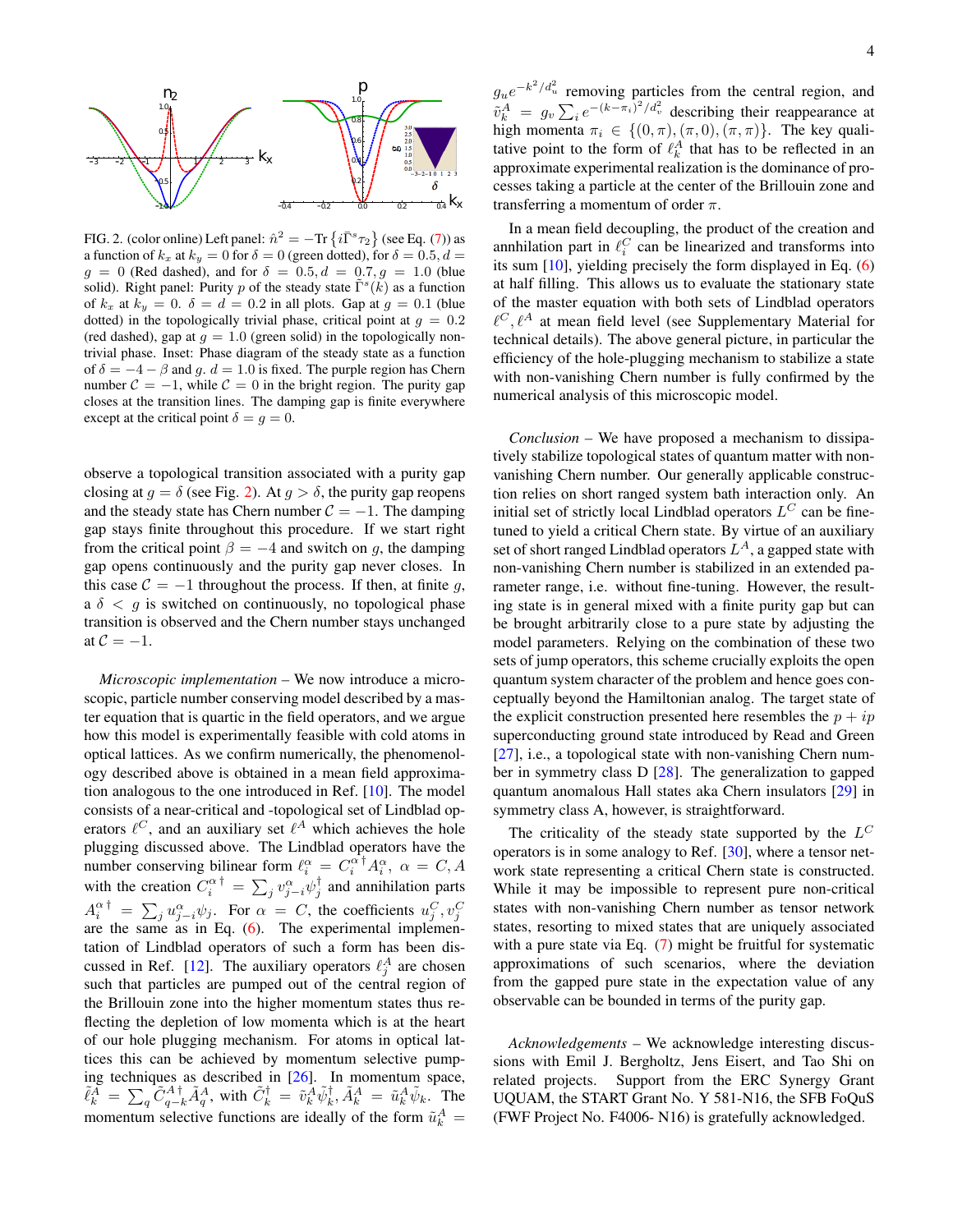## SUPPLEMENTARY MATERIAL: SELF-CONSISTENT MEAN FIELD THEORY

A self-consistent mean field theory can be derived along the lines of [\[12\]](#page-5-8). We start from the master equation

$$
\partial_t \rho = \mathcal{L}^C[\rho] + \mathcal{L}^A[\rho],\tag{9}
$$

where  $\mathcal{L}^{\alpha}[\rho] = \sum_{j} \left( \ell_j^{\alpha} \rho \ell_j^{\alpha}^{\dagger} - \frac{1}{2} \left\{ \ell_j^{\alpha}^{\dagger} \ell_j^{\alpha}, \rho \right\} \right), \alpha =$  $C, A$ . We write out this quartic master equation in momentum space, and make the ansatz  $\rho = \prod_k' \rho_k$ , where  $\rho_k$  describes the mode pair  $\{k, -k\}$  and obeys  $\text{Tr}_k \hat{\rho}_k = 1$ .  $\prod_k^{\prime}$  reminds that the product is taken over half of the Brillouin zone only, e.g. the upper half. We then focus on one particular momentum mode pair  $\{p, -p\}$ , and keep only terms which are quadratic in operators associated to this mode pair. By means of the prescription  $\rho_p = \text{Tr}_{\neq p} \mathcal{L}[\rho]$ , we obtain an evolution equation for  $\rho_p$  with coefficients  $C_i^{\alpha}$ , which are governed by the mean fields of the remaining modes in the system,

<span id="page-4-0"></span>
$$
\partial_t \rho_p = \sum_{\alpha = C, A} \left\{ C_1^{\alpha} |\tilde{v}_p^{\alpha}|^2 \mathcal{L}_{a_p^{\dagger}, a_p} [\rho_p] + C_2^{\alpha} |\tilde{u}_p^{\alpha}|^2 \mathcal{L}_{a_p, a_p^{\dagger}} [\rho_p] - C_3^{\alpha} \tilde{v}_p^{\alpha} \tilde{u}_{-p}^{\alpha} \mathcal{L}_{a_p^{\dagger}, a_{-p}^{\dagger}} [\rho_p] - C_3^{\alpha} \tilde{u}_{-p}^{\alpha} \tilde{v}_p^{\alpha} \mathcal{L}_{a_{-p}, a_p} [\rho_p] + \{p \to -p\} \right\},
$$
\n(10)

with abbreviation  $\mathcal{L}_{a,b}[\rho] = a \rho b - \frac{1}{2} \{ ba, \rho \}$  and

$$
C_1^{\alpha} = \sum_{q \neq p} |\tilde{u}_q^{\alpha}|^2 \langle a_q^{\dagger} a_q \rangle, \ C_2^{\alpha} = \sum_{q \neq p} |\tilde{v}_q^{\alpha}|^2 (1 - \langle a_q^{\dagger} a_q \rangle),
$$
  

$$
C_3^{\alpha} = \sum_{q \neq p} \tilde{u}_q^{\alpha} \tilde{v}_{-q}^{\alpha} \langle a_{-q} a_q \rangle;
$$
 (11)

we note  $\langle a_{-q}a_q \rangle^* = \langle a_q^{\dagger} a_{-q}^{\dagger} \rangle$ , and that the constraint on the sum can be neglected in the thermodynamic limit.

In the absence of  $\mathcal{L}^A$ , the stationary state is known explicity, using the equivalence of fixed number and fixed phase wavefunctions in the thermodynamic limit, and the exact knowledge of the fixed number state annihilated by the set  $\ell_i^C$  [\[12\]](#page-5-8). It Eige of the fixed number state annihilated by the set  $\ell_i$  [12]. It is given by the pure density matrix  $\rho_D = |\psi\rangle\langle\psi|$ , where  $|\psi\rangle =$  $\prod'_q\mathcal{N}_q(1+\frac{\tilde{v}_q^C}{\tilde{u}_q^C}a^\dagger_{-q}a^\dagger_q)|0\rangle$  and  $\mathcal{N}_q\,=\,1/\sqrt{1+|\tilde{v}_q^C/\tilde{u}_q^C|^2}.$  In this case, the averages can be evaluated explicitly,  $\langle a_q^{\dagger} a_q \rangle =$  $|\bar{v}_q^C|^2, \langle a_q a_q^{\dagger} \rangle = |\bar{u}_q^C|^2, \langle a_{-q} a_q \rangle = \bar{v}_{-q}^C \bar{u}_q^{C*}, \quad \langle a_q^{\dagger} a_{-q}^{\dagger} \rangle =$  $\bar{v}^C - q \bar{u}^C_q$ , where  $\bar{v}^C_q = \tilde{v}^C_q / \sqrt{|\tilde{u}^C_q|^2 + |\tilde{v}^C_q|^2}$  and analogous for  $\bar{u}_q^C$ . Note that, in this case, one common real number  $C_0 = C_1^C = C_2^C = C_3^C = C_3^{C*} = \sum_{q \neq p}$  $|\tilde{u}_q^C \tilde{v}_q^C|^2$  $\frac{u_q}{|\tilde{u}_q^C|^2+|\tilde{v}_q^C|^2}$  can be factored out of Eq. [\(10\)](#page-4-0), and the resulting linearized Lindblad operators coincide with those defined in Eq. (6) in the main text (at half filling, and up to an irrelevant relative phase which reflects spontaneous symmetry breaking).

When  $\mathcal{L}^A$  is added, the stationary state is no longer known explicitly. However, a self-consistent mean field theory can be constructed. To this end, we derive the evolution of the



<span id="page-4-2"></span>FIG. 3.  $\hat{n}^2 = -\text{Tr}\left\{i\bar{\Gamma}^s\tau_2\right\}$  (see Eq. [\(7\)](#page-2-1)) as a function of  $k_x$  at  $k_y = 0$ . Red dashed plot for  $\delta = -4 - \beta = 0.5$  in the presence of  $\ell_j^C$  only. Blue solid plot shows the self-consistent solution of Eq. [\(14\)](#page-4-1) for  $\delta = 0.5, g_u = g_v = 5.0, d_u = 0.5, d_v = 1.5$  in the presence of both  $\ell_j^C$  and  $\ell_j^A$  on a lattice of  $501 \times 501$  sites.

covariances for the mode pair  $\{p, -p\}$ ,

$$
\partial_t \begin{pmatrix} \langle a_p^{\dagger} a_p \rangle \\ \langle a_{-p} a_p \rangle \\ \langle a_p^{\dagger} a_{-p}^{\dagger} \rangle \end{pmatrix} = \begin{pmatrix} \langle a_p^{\dagger} a_p \rangle \\ \langle a_p^{\dagger} a_{-p}^{\dagger} \rangle \\ 0 & -\kappa_p & 0 \\ 0 & 0 & -\kappa_p \end{pmatrix} \begin{pmatrix} \langle a_p^{\dagger} a_p \rangle \\ \langle a_{-p} a_p \rangle \\ \langle a_p^{\dagger} a_{-p}^{\dagger} \rangle \end{pmatrix} + \begin{pmatrix} \mu_p \\ \lambda_p \\ \lambda_p^* \end{pmatrix},
$$
\n(12)

where

$$
\kappa_p = \sum_{\alpha} (C_1^{\alpha} |\tilde{v}_p^{\alpha}|^2 + C_2^{\alpha} |\tilde{u}_p^{\alpha}|^2),
$$
\n
$$
\nu_p = \frac{1}{2} \sum_{\alpha} C_3^{\alpha} (\tilde{v}_{-p}^{\alpha} \tilde{u}_p^{\alpha} + \tilde{v}_p^{\alpha} \tilde{u}_{-p}^{\alpha}),
$$
\n
$$
\mu_p = \sum_{\alpha} C_1^{\alpha} |\tilde{v}_p^{\alpha}|^2, \lambda_p = \frac{1}{2} \sum_{\alpha} C_3^{\alpha} (\tilde{v}_{-p}^{\alpha} \tilde{u}_p^{\alpha} - \tilde{v}_p^{\alpha} \tilde{u}_{-p}^{\alpha}).
$$
\n(13)

Here we have used the property  $|\tilde{v}_p^{\alpha}|^2 = |\tilde{v}_{-p}^{\alpha}|^2$  and analogous for  $\tilde{u}_p$ , exhibited by our Lindblad operators. The coefficients  $C_i^{\alpha}$  make these equations non-linear. The implicit equations for the stationary state read as

<span id="page-4-1"></span>
$$
\begin{pmatrix}\n\langle a_p^{\dagger} a_p \rangle \\
\langle a_{-p} a_p \rangle \\
\langle a_p^{\dagger} a_{-p}^{\dagger} \rangle\n\end{pmatrix} = \frac{1}{\kappa_p} \begin{pmatrix}\n1 & \frac{\nu_p^*}{\kappa_p} & \frac{\nu_p}{\kappa_p} \\
0 & 1 & 0 \\
0 & 0 & 1\n\end{pmatrix} \begin{pmatrix}\n\mu_p \\
\lambda_p \\
\lambda_p^*\n\end{pmatrix}.
$$
\n(14)

These equations can be solved iteratively, starting from the known solution of  $\mathcal{L}^C$  alone. Qualitative properties of the solution can be discussed on the basis of the localization properties of the functions  $\tilde{u}_q^A, \tilde{v}_q^A$  in momentum space. In particular, based on Eq.  $(10)$ , we expect modifications of the solution for  $\mathcal{L}^C$  only in the central and edge regions of the Brillouin zone, as clearly effective annhilation (creation) of particles takes place in the center (edges) of the Brillouin zone. In addition, the off-diagonal contributions to the effective nontopological Liouvillian are exponentially small.

In Fig. [3,](#page-4-2) we give an explicit example demonstrating how the self consistent solution of Eq. [\(14\)](#page-4-1) is capable of achieving